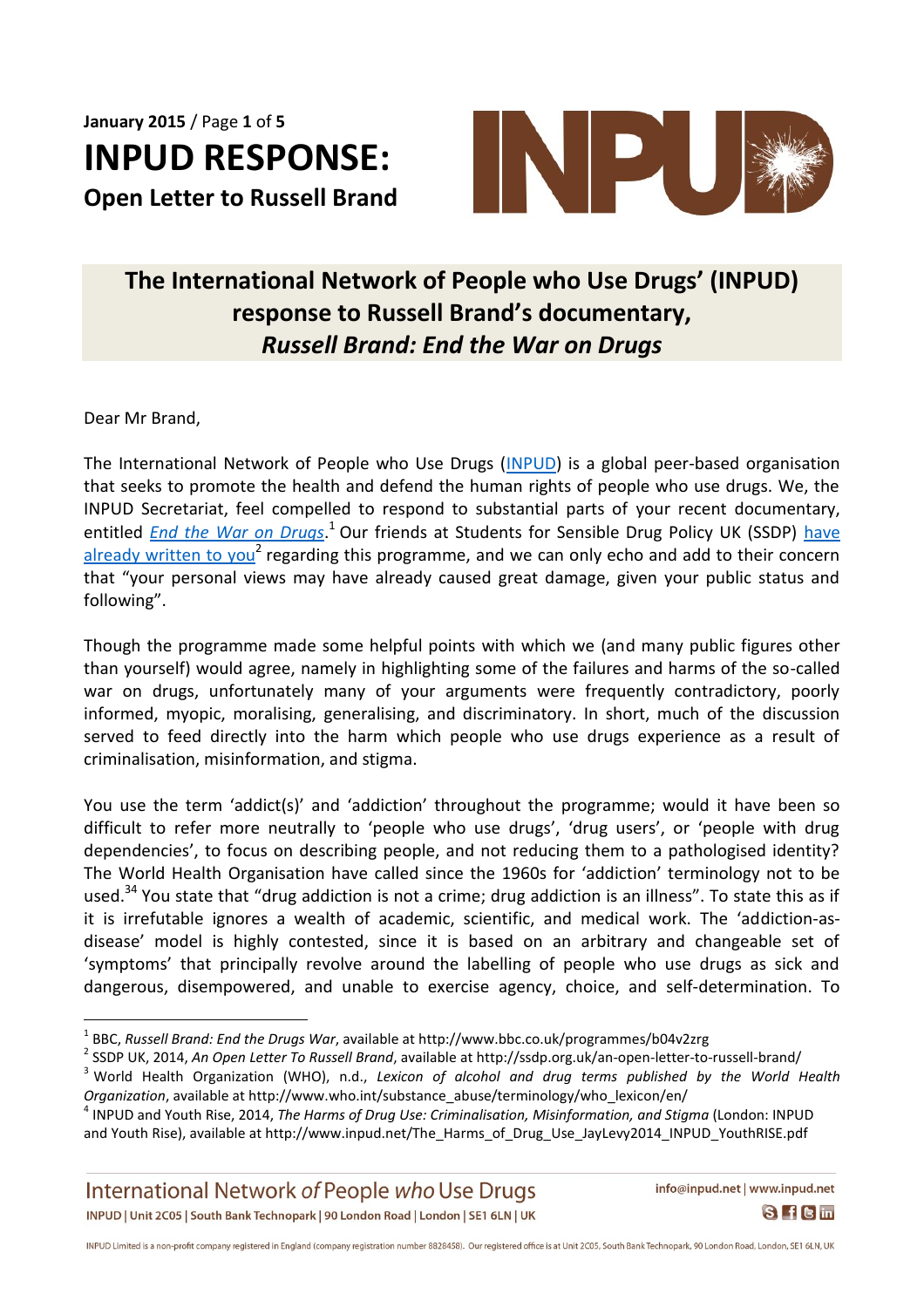**January 2015** / Page **2** of **5 INPUD RESPONSE: Open Letter to Russell Brand**



assert that drug dependency is unequivocally a disease or illness is simplistic to say the least. Indeed, as stressed in the aforementioned letter from SSDP, "[d]rug dependency occurs as a result of myriad physical, psychological, genetic, socio-economic, structural and environmental factors, and is not solely a medical problem… It is important to understand the value and limitations of each conceptualization because 'addiction' is still a highly controversial and politicised phenomenon". As is well-stated by Dr Helen Keane:

"The more effort is put into finding answers, the more questions keep proliferating. What kind of thing is addiction? Is it a disease or a syndrome or a psychological process? Is it a metaphorical disease or a real one (and what exactly is the difference)? If it is a disease what are its symptoms? How do its physical, psychological and social factors interact and what is their relative importance?" (Keane, 2002:  $10^{5}$ 

Drug dependency, what you refer to as 'addiction', is not clear cut. To suggest that it is, is wilfully misleading and feeds into stereotypes and assumptions about people who use drugs that are generalising, denigrating, and belittling.

This leads us on to the topic of stigmatising people who use drugs: you aptly emphasise that "there is a stigma around addiction that prevents progress." We entirely agree. Yet regarding your choice of terminology, you regularly fall back on stigmatising and pejorative words and phrases during your programme. The word 'clean' was used throughout the programme to refer to people who are not currently using drugs. This word perhaps appears to be innocuous to you, and even affirmative in cases where a person desires to cease their drug use, as you have done; however, the use of 'clean' suggests that to be a person who use drugs is to be the converse, is to be 'dirty'. It therefore feeds into widely-held stigmatising assumptions and stereotypes of people who use drugs. Similarly, focussing almost exclusively on people who use drugs who come to the attention of healthcare providers and the authorities – as you have done in your programme – hardly paints a representative picture of people who use drugs: your selective sampling is comparable to suggesting that people who visit A&E for alcohol related problems are indicative of people who drink alcohol generally. As is noted in SSDP's letter, "while matching the stereotype most viewers were expecting... [the individuals in the programme do] not represent the vast majority of people who use drugs, heroin or otherwise. As a result your programme has acted to perpetuate this stereotype."

You lament the stigma that can be associated with drug dependency and drug use, and paradoxically describe people who use drugs as (we quote) "sick, fucked people." Mr Brand, this is

International Network of People who Use Drugs INPUD | Unit 2C05 | South Bank Technopark | 90 London Road | London | SE1 6LN | UK

 $\overline{a}$ 

<sup>5</sup> Keane, H., 2002, *What's Wrong with Addiction?* (Melbourne: Melbourne University Press)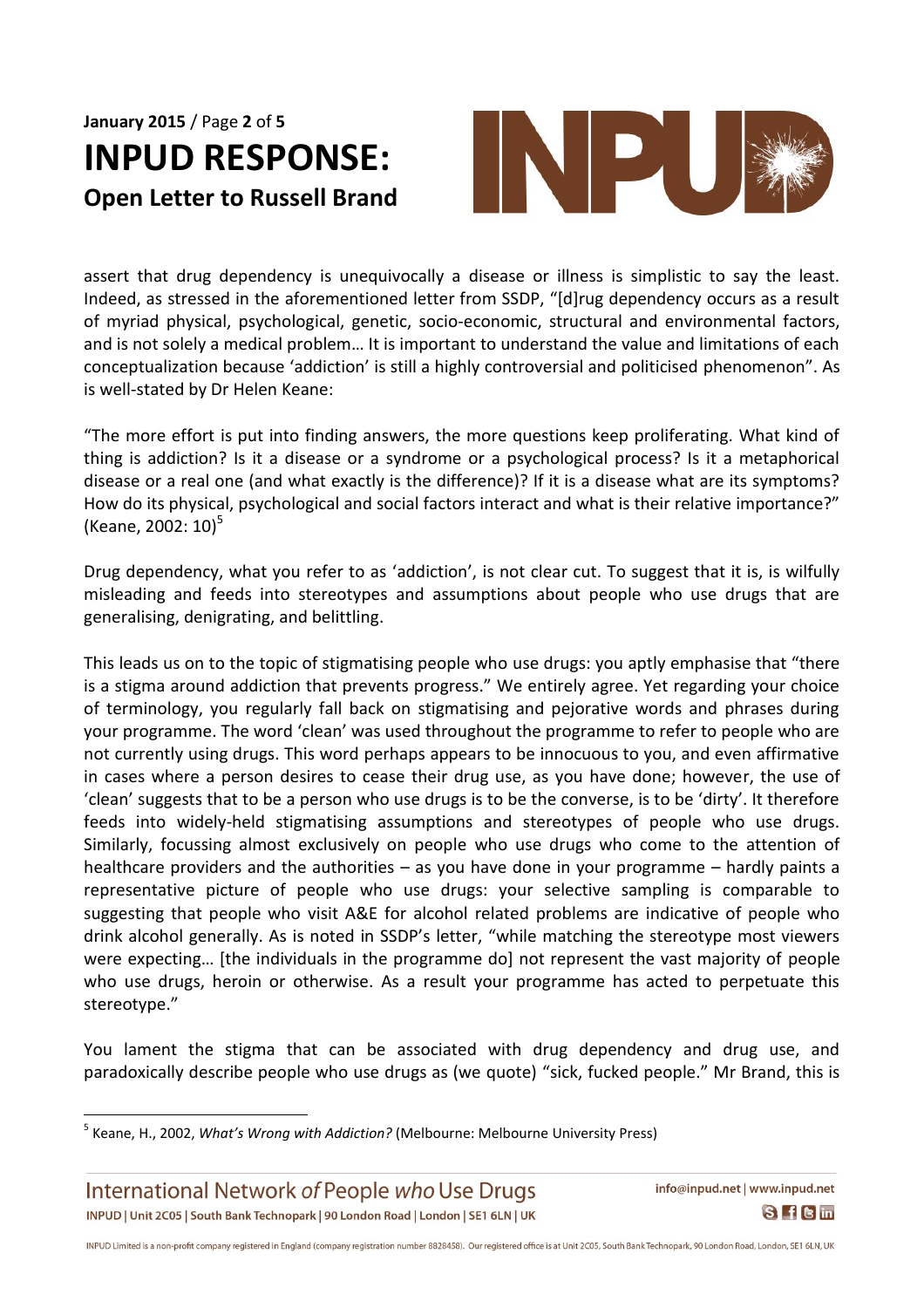## **January 2015** / Page **3** of **5 INPUD RESPONSE: Open Letter to Russell Brand**



hardly leading by example: the terminology that you use feeds into, and is informed by, the grotesque stigma you implausibly claim to abhor. You may wish to identify as being or having been 'sick' (and, indeed, 'fucked'), but to superimpose this vulgar pathologisation onto others and to represent them in this way is presumptive and offensive. Using emotive terms like 'hopeless scenario' to describe people's situation is also hugely disempowering and fatalistic.

You argue in favour of 'pragmatism', and being 'practical' in terms of what works, what is demonstrated to work. But there is not a one-size-fits-all model; different things work for different people. Drug consumption rooms work: the majority of the annual 183,000 drug-related deaths globally are from overdose<sup>6</sup>, and there has not been a single death from overdose in a drug consumption room. They save lives. In addition, you deplore the conditions in which people who use drugs are forced to inject in public spaces, having nowhere hygienic and safe to use their drugs; drug consumption rooms provide just that safe and hygienic environment. Yet you deride the consumption room you visit as a 'well-run crackhouse'. Your arguments are confusingly inconsistent.

Similarly, though you argue for 'pragmatism', you bewail people being 'parked' on methadone, despite the fact that methadone provision and opiate substitution treatment generally are demonstrated to decrease HIV and hepatitis C incidence and can help people to cease using heroin should they so desire. There is already staunch opposition to harm reduction, so that only 10% of people worldwide who require harm reduction have access to these imperative services.<sup>7</sup> People who inject drugs only receive an average of two needles and syringes per month. Only around 8% receive opiate substitution programmes. Your spouting poorly-informed opposition to these interventions may well serve to worsen an already delicate situation.

Instead of such harm reduction interventions, abstinence and 'recovery' from drug dependency are presented by you as the only legitimate goal of interventions and services for people who use drugs. Is this pragmatic and practical when, as well you know, these are not the only services available for people who use drugs, and are not well-suited to all? Asserting that the goal must be to get people off drugs is short-sighted, dictatorial, and simplistic, superimposing one (your) model onto everybody. In short, it undermines agency and self-determination of people who use drugs to choose when and if they want to use or not use drugs, and how they wish to achieve this. What could be more disempowering than telling somebody that they don't know what their own best interests are?

 $\overline{a}$ 

International Network of People who Use Drugs INPUD | Unit 2C05 | South Bank Technopark | 90 London Road | London | SE1 6LN | UK info@inpud.net | www.inpud.net  $S$  f  $S$  in

<sup>6</sup> UNODC, 2014, *World Drug Report* (Vienna: UNODC)

 $<sup>7</sup>$  Mathers B. M. et al., 2010, HIV prevention, treatment, and care services for people who inject drugs: a systematic</sup> review of global, regional, and national coverage. *The Lancet*: DOI:10.1016/S0140-6736(10)60232-2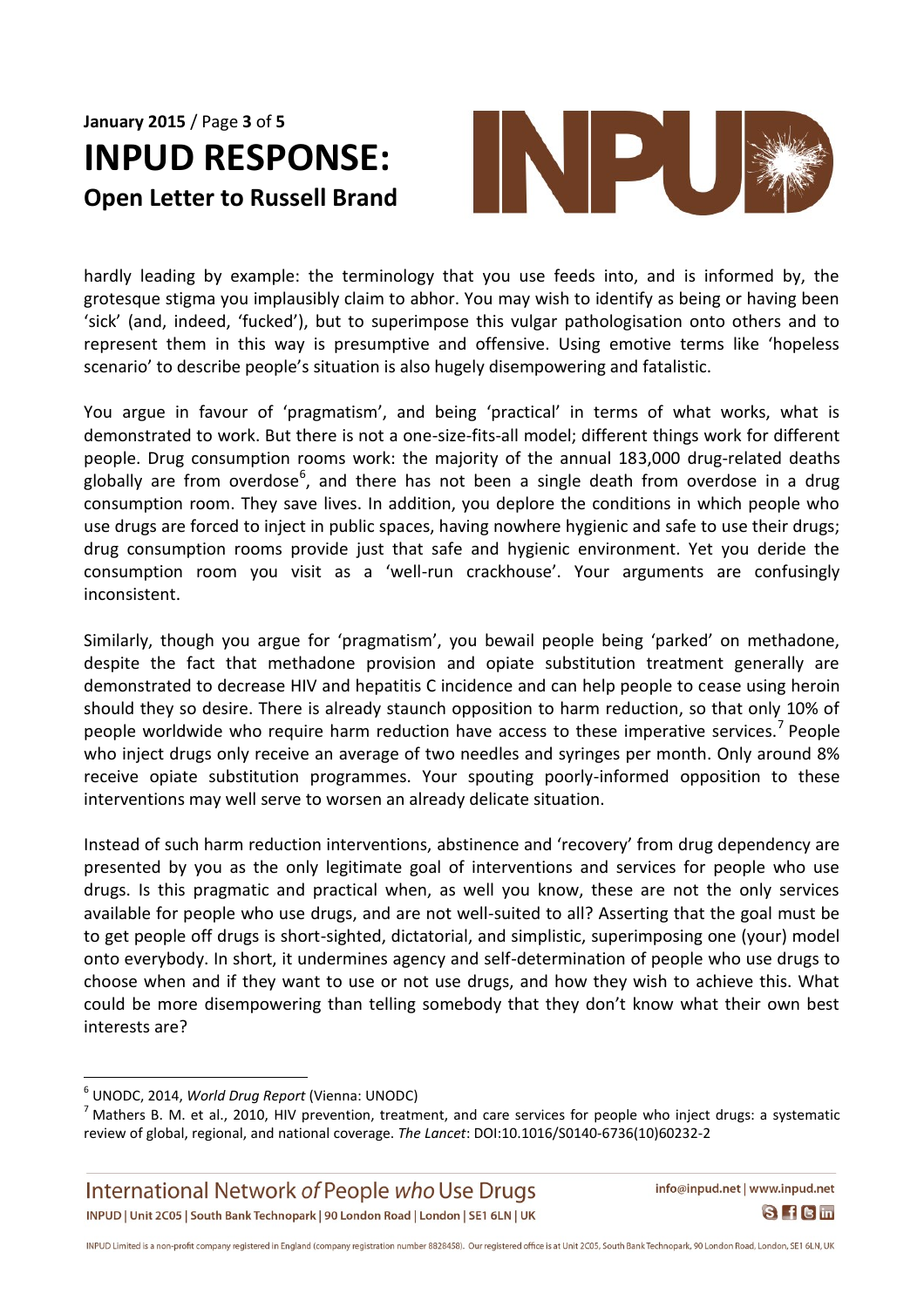## **January 2015** / Page **4** of **5 INPUD RESPONSE: Open Letter to Russell Brand**



This is aside from the fact that people who  $-$  to use your preferred term  $-$  relapse having been in abstinence-based treatments such as NA (of which you are a staunch supporter) often have not had access to harm reduction information, education, and support through these services. They can therefore use quantities of drugs which they are familiar with using, despite a decrease in tolerance due to abstinence; this thus increases the risk of overdose (especially in the case of opiate use). In addition, as SSDP note, abstinence-based treatment 'dramatises any small lapse', creating a sense of abject failure amongst those who have not conformed to the expectation that they cease drug use entirely and permanently. So, not only do you undermine the agency and self-determination of people who use drugs to choose which services suit them, but the services that you advocate actually exacerbate social exclusion and marginalisation for some. Yet again, you feed into that which you lament, advocating *against* nuanced pragmatism.

In conclusion Mr Brand, perhaps you should make your mind up: do you want people to be able to use their drugs in a context that prioritises health and wellbeing, without being socially excluded, or do you want people to use their drugs in dangerous spaces where they have to rush their drug use, increasing the risk of unsafe injecting, needle sharing, infections, harassment, and violence? Do not deride the former if you wish to avoid the latter. Do you wish to emphasise pragmatism and practicality and provide nuanced and variable services that cater to people on their own terms, respecting their agency and self-determination, or do you wish to superimpose your personally preferred abstinence-based treatment on everybody? If you wish for pragmatism, you should perhaps drop the demand for a one-size-fits-all dictatorial and judgemental approach, and adopt a more nuanced perspective. Similarly, you should decide whether you wish to challenge and undermine stigma and discrimination, or whether you wish to contribute to drug-userphobic rhetoric that generalises people who use drugs as pathological, dysfunctional, and marginalised, as 'sick, fucked people', as you so offensively put it. If you wish to challenge stigmatisation, we strongly suggest you cease to so enthusiastically contribute to it.

Whilst you may think you are advocating and agitating for progressive change, you actively undermine the validity of harm reduction programmes; if you had your way, though people would not be treated as criminals, they would be treated as sick, deviant, and unable to make decisions about their own wellbeing. They would be forced into the abstinence-based treatment you so fervently favour, for lack of any alternative. There must be space for preferences in addition to yours, Mr Brand. Your worldview leaves little space for harm reduction, nor does it allow for consideration of the vast majority of people who use drugs whose drug use brings with it no problems, who are in no need of any form of intervention, or are in need or intervention that does not sit well with you.

International Network of People who Use Drugs INPUD | Unit 2C05 | South Bank Technopark | 90 London Road | London | SE1 6LN | UK